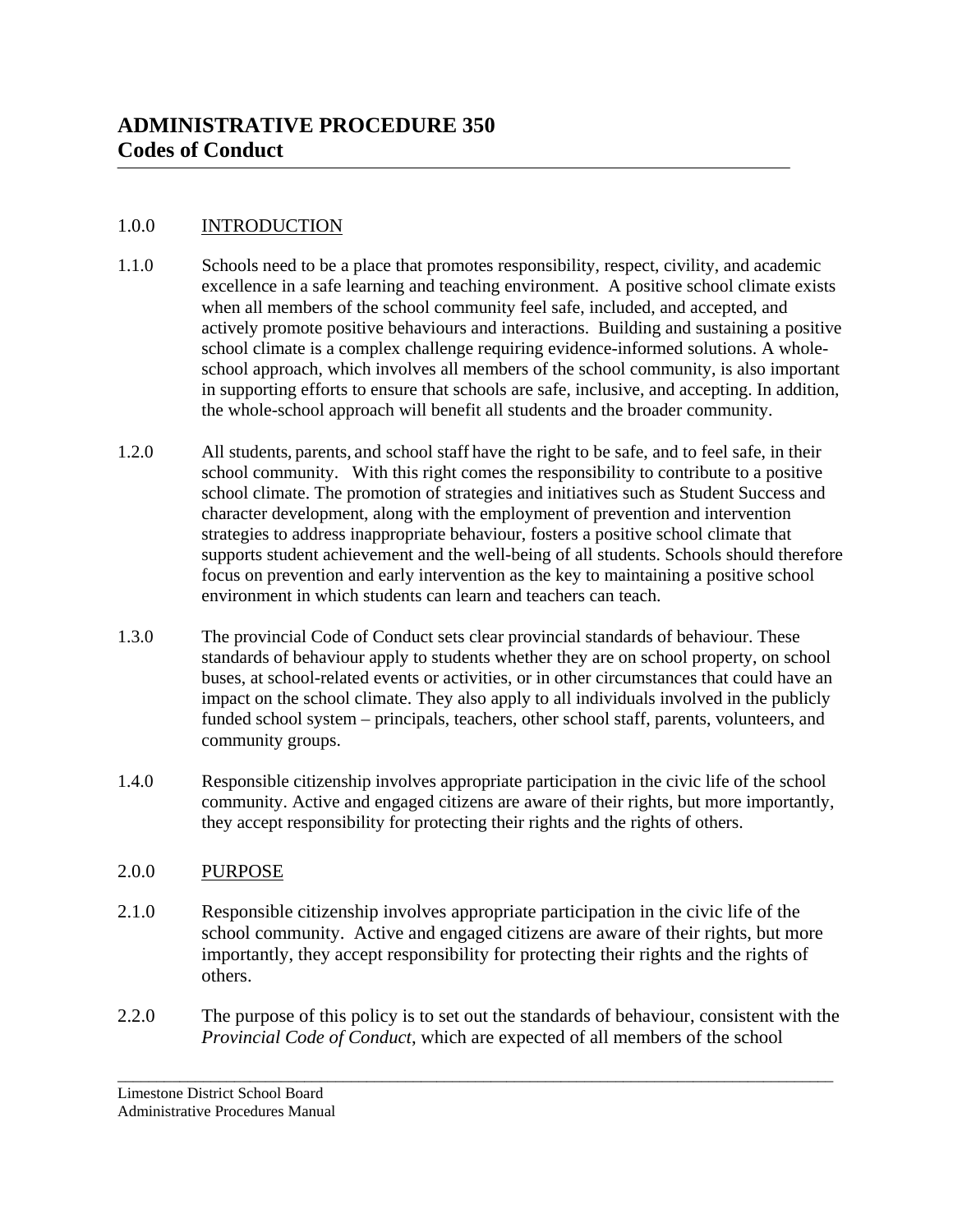community in order to create positive climates in schools and at the school board in which responsibility, respect, civility and academic excellence are promoted and all members of the school community feel safe, comfortable, and accepted.

- 2.3.0 The purposes of codes of conduct are:
	- (a) To ensure that all members of the school community, especially people in positions of authority, are treated with respect and dignity.
	- (b) To promote responsible citizenship by encouraging appropriate participation in the civic life of the school community.
	- (c) To maintain an environment where conflict and difference can be addressed in a manner characterized by respect and civility.
	- (d) To encourage the use of non-violent means to resolve conflict.
	- (e) To promote the safety of people in the schools.
	- (f) To discourage the use of alcohol and illegal drugs.
	- (g) To prevent bullying in schools.

 The effective implementation of this procedure and the school codes of student behaviour is a shared responsibility of the whole community. Parents, teachers, students, support staff and other members of the school community work together to model and teach behaviours that promote a positive, caring school environment for all members of the school community.

#### 3.0.0 BOARD CODE OF CONDUCT

3.1.0 The Board's Code of Conduct is based on the *Provincial Code of Conduct* and is set out below:

\_\_\_\_\_\_\_\_\_\_\_\_\_\_\_\_\_\_\_\_\_\_\_\_\_\_\_\_\_\_\_\_\_\_\_\_\_\_\_\_\_\_\_\_\_\_\_\_\_\_\_\_\_\_\_\_\_\_\_\_\_\_\_\_\_\_\_\_\_\_\_\_\_\_\_\_\_\_\_\_\_\_\_\_\_\_\_\_\_\_\_\_

#### Standards of Behaviour

(a) Respect, Civility, and Responsible Citizenship

All members of the school community, including trustees, Board employees, students, parents, visitors, volunteers, contractors, community members on school premises, or any other person attending on Board property (including schools) for any reason, must, while on Board property (including schools),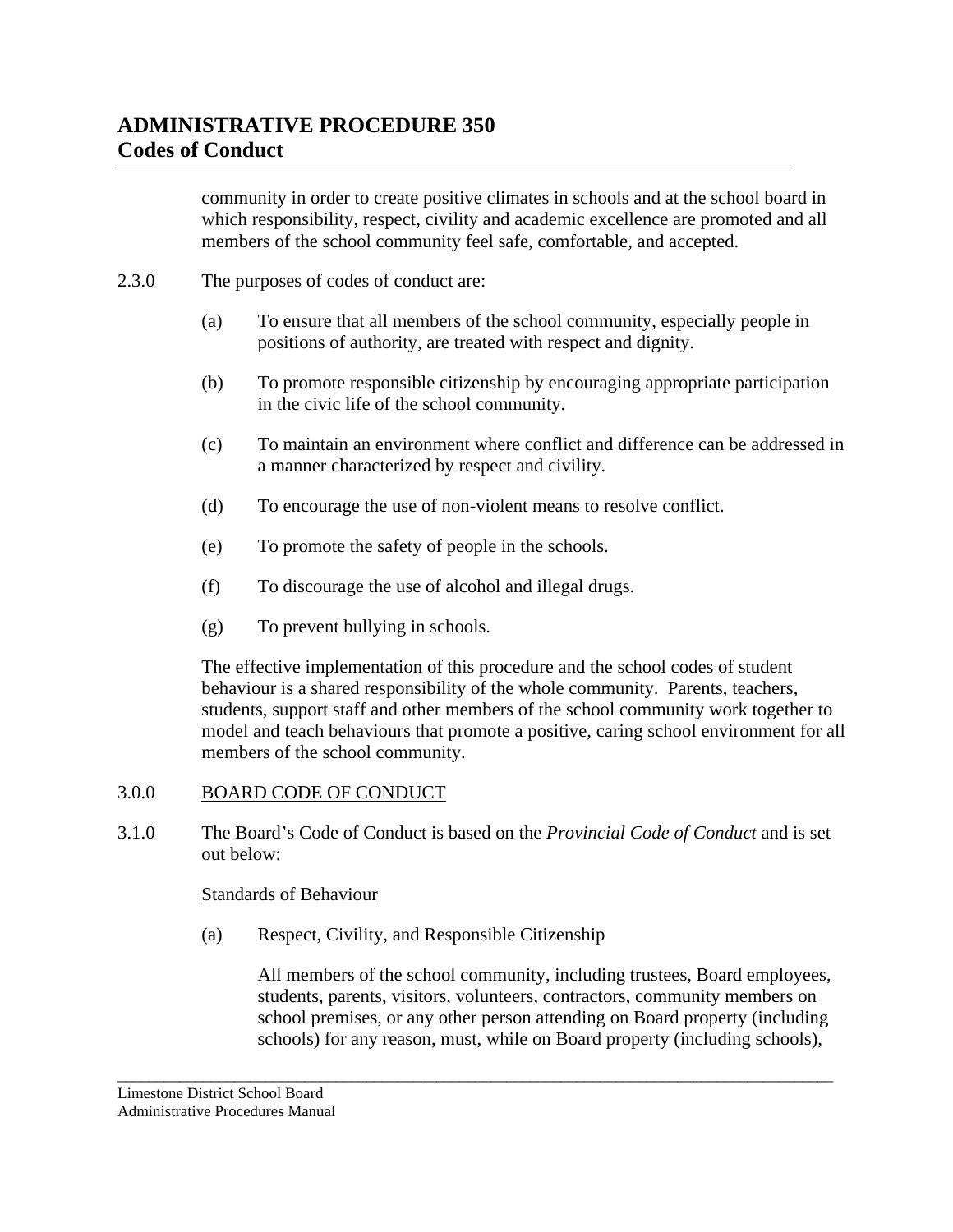while on school buses, at school-related events or activities, or in any other circumstances that could have an impact on the climate of a school must:

- (i) Respect and comply with all applicable federal, provincial, and municipal laws;
- (ii) Demonstrate honesty and integrity;
- (iii) Respect differences in people, their ideas, and their opinions;
- (iv) Treat one another with dignity and respect at all times, and especially when there is disagreement;
- (v) Respect and treat others fairly, regardless of, for example, race, ancestry, place of origin, colour, ethnic origin, citizenship, religion, gender, sexual orientation, age, or disability;
- (vi) Respect the rights of others;
- (vii) Show proper care and regard for school property and the property of others;
- (viii) Take appropriate measures to help those in need;
- (ix) Seek assistance from a member of the school staff, if necessary, to resolve conflict peacefully;
- (x) Respect all members of the school community, especially persons in positions of authority;
- (xi) Respect the need of others to work in an environment that is conducive to learning and teaching; and
- (xii) Not swear at a teacher or at another person in a position of authority.
- (b) Safety

All members of the school community, including trustees, Board employees, students, parents, visitors, volunteers, contractors, community members on school premises, or any other person attending on Board property (including schools) for any reason, must not, while on Board property (including schools), while on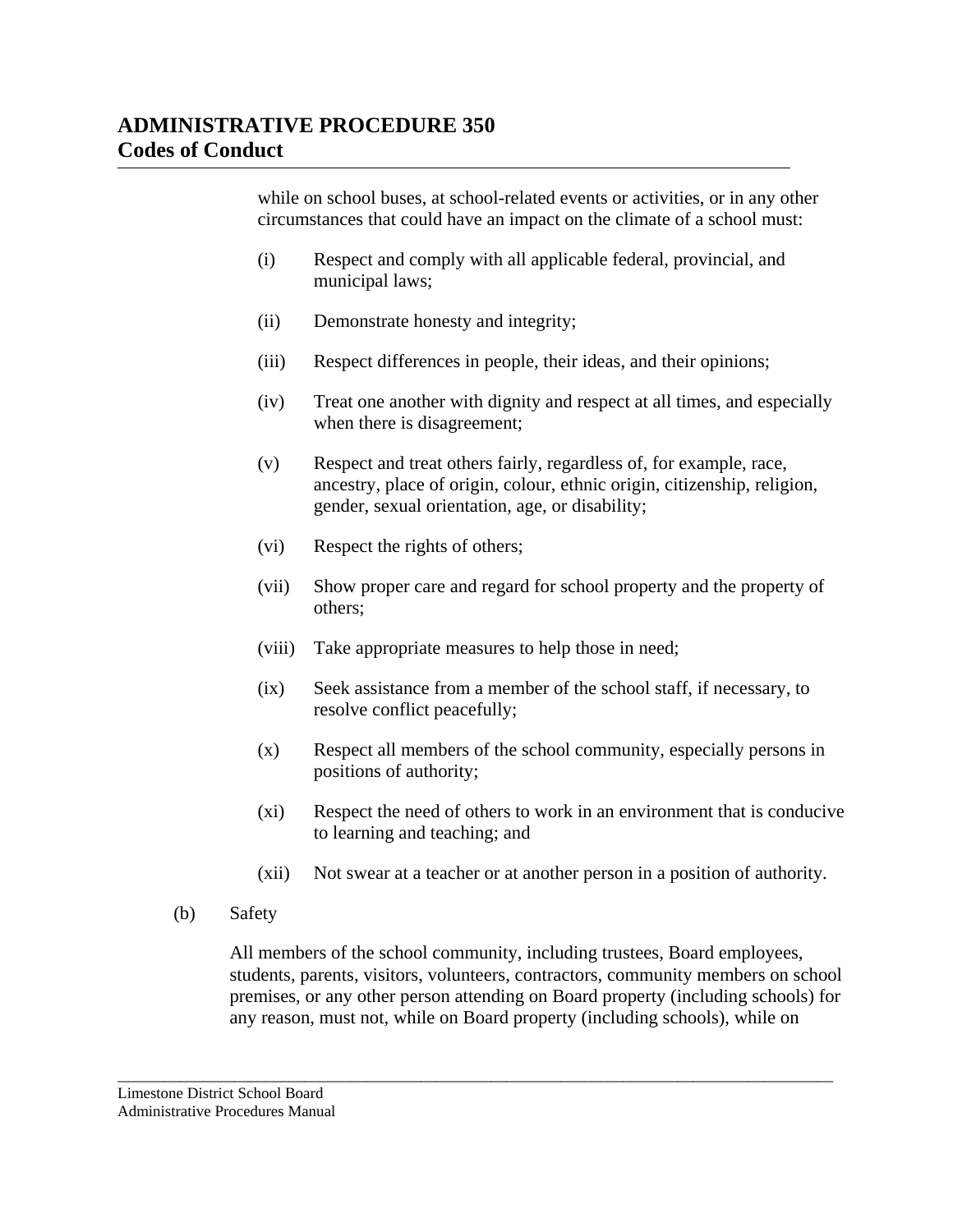school buses, at school-related events or activities, or in any other circumstances that could have an impact on the climate of a school:

- (i) Engage in bullying behaviours;
- (ii) Commit sexual assault;
- (iii) Traffic weapons or drugs;
- (iv) Give alcohol or illicit drugs to a minor;
- (v) Commit robbery;
- (vi) Be in possession of any weapon, including firearms, knives or any other weapon;
- (vii) Use any object to threaten or intimidate another person;
- (viii) Cause injury to any person with an object intentionally or recklessly;
- (ix) Be in possession of, or be under the influence of, or provide others with alcohol or illegal drugs;
- (x) Inflict or encourage others to inflict bodily harm on another person;
- (xi) Engage in hate propaganda and other forms of behaviour motivated by hate or bias;
- (xii) Commit an act of vandalism that causes damage to school property or to property located on the premises of the school; or
- (xiii) Create a disturbance in a school or on school property which interrupts or disquiets the proceedings of the school or class or otherwise disrupts the operation of a school or the learning environment.

#### 4.0.0 SCHOOL CODES OF BEHAVIOUR

4.1.0 All Principals of the Board will establish local Codes of Behaviour for their schools governing the behaviour of all persons in the school. The local code must be consistent with the *Provincial Code of Conduct* and the Board's Code of Conduct, as well as with the requirements of Policy/Program Memorandum 128. School Codes of Behaviour may take into account local circumstances which apply to a particular school.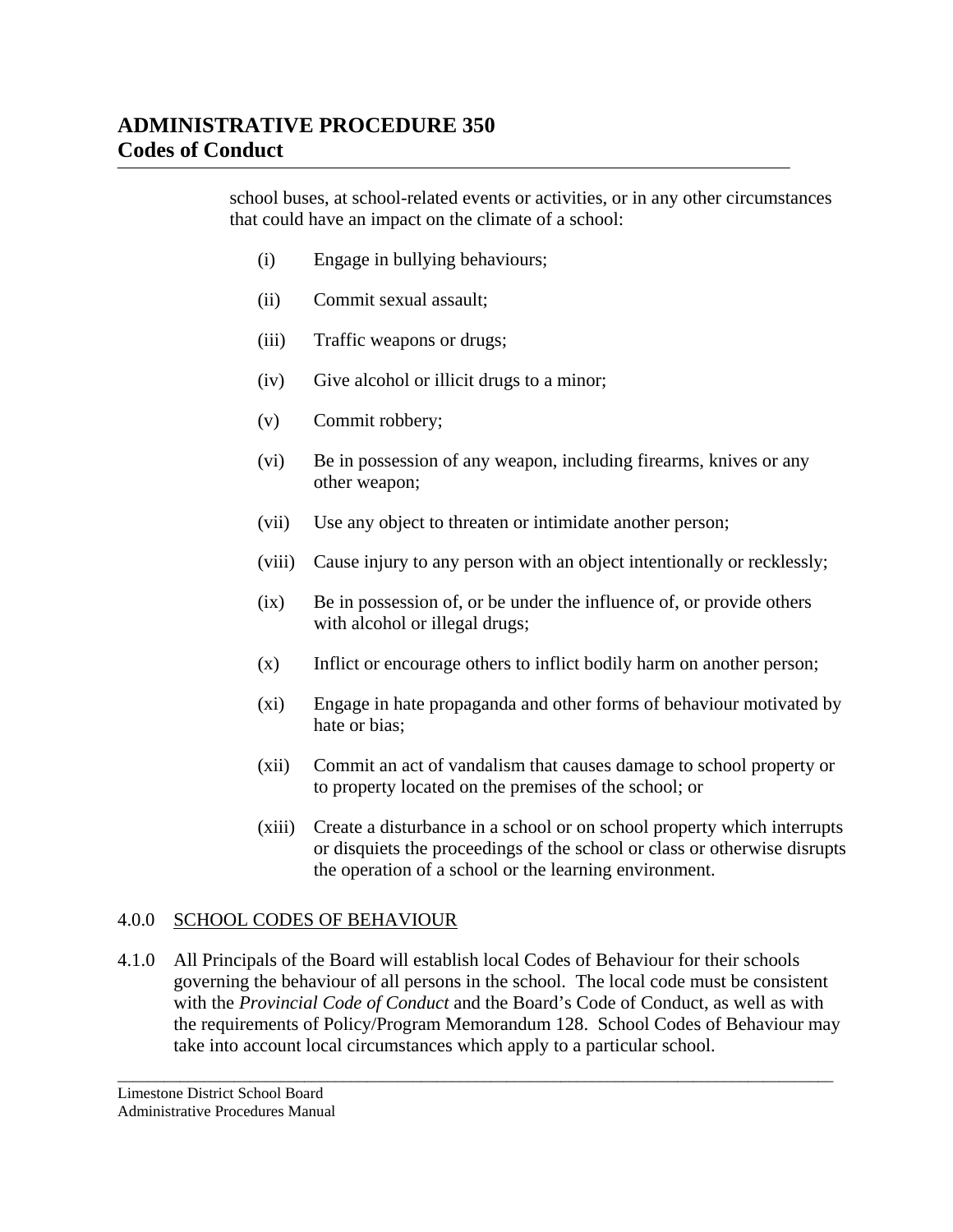- 4.2.0 School Codes of Behaviour shall be developed cooperatively with staff, students and parent(s)/guardian(s), and shall conform to relevant administrative procedures of the Board.
- 4.3.0 The foundation of all school Codes of Behaviour shall be respect, civility and responsible citizenship.
- 4.4.0 School Codes of Behaviour shall be positive in tone, constructive and shall emphasize that rules are necessary when people gather to learn.
- 4.5.0 School Codes of Behaviour shall define clear expectations for appropriate behaviour and consistent consequences based on progressive discipline, as well as a rationale for the code, procedures to be followed in implementing the code and preventative support programs.
- 4.6.0 School Codes of Behaviour shall include expectations for respect, civility, responsible citizenship and safety.
- 4.7.0 School Codes of Behaviour shall establish immediate, relevant, age-appropriate and developmentally-appropriate consequences for violent acts and bullying.
- 4.8.0 School Codes of Behaviour shall include clear statements that harassment; physical, verbal (oral or written), sexual or psychological abuse; bullying; hate-motivated behaviours and discrimination on the basis of racial characteristics, culture, age, religion, gender, language, disability, sexual orientation, or any other attribute is unacceptable.
- 4.9.0 School Codes of Behaviour shall include clear statements that the possession and/or display of weapons or replicas or imitations of weapons on school property will be referred to the police and in addition, may result in a recommendation for expulsion.
- 4.10.0 School Codes of Behaviour shall also reflect the following procedures and protocols, where relevant:
	- Board Policy No. 16 Student Transportation
	- Administrative Procedure 139 Discrimination, Harassment and Human Rights Violations
	- Administrative Procedure 140 Safe Environments
	- Administrative Procedure 145 Computer Use
	- Administrative Procedure 164 Smoke-Free Environments

- Administrative Procedure 214 Human Rights Education
- Administrative Procedure 260 Out-of -School Activities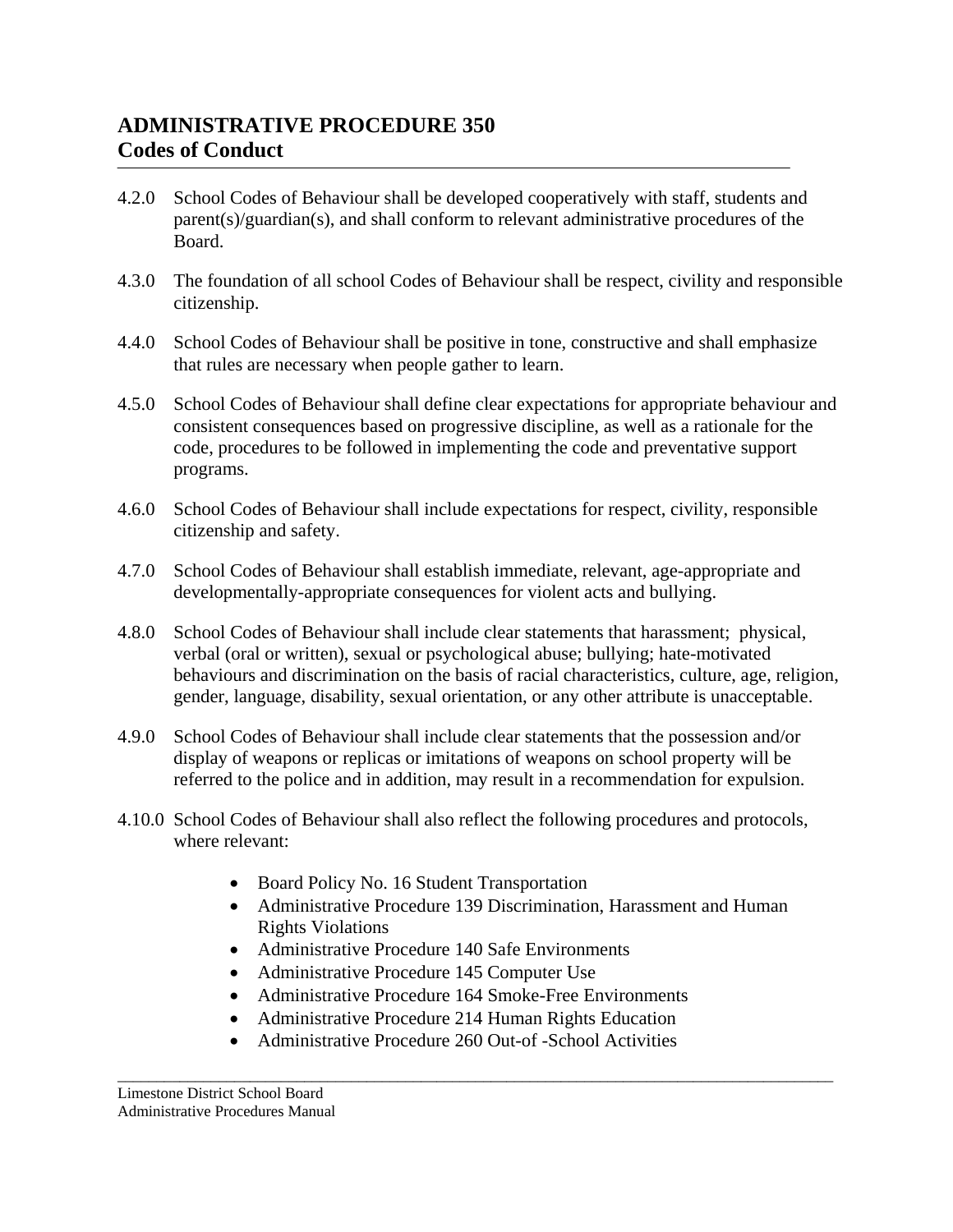- Administrative Procedure 310 Supervision of Students
- Administrative Procedure 341 Child Abuse Reporting Procedures
- Administrative Procedure 351 Safe Schools: The Use of Internet and Electronic Devices by Students
- Administrative Procedure 352 Appropriate Dress Code
- Administrative Procedure 353 Progressive Discipline
- Administrative Procedure 354 Students on Long-Term Suspension
- Administrative Procedure 355 Programs for Expelled Students
- Administrative Procedure 357 Students' Use of Tobacco, Alcohol and Other Drugs
- Administrative Procedure 358 Student Suspension
- Administrative Procedure 359 Student Expulsion
- Administrative Procedure 404 Assaults on and/or Threats to Teachers and Staff Members
- Police/School Board Protocol
- Safe Schools Protocol
- Community Threat Assessment Protocol, 2008
- 4.11.0 Schools shall publish their Codes of Behaviour and distribute them annually to students, staff and school council members.
- 4.12.0 Schools shall discuss their Codes of Behaviour with students, annually, at the beginning of the school year.
- 4.13.0 Schools shall post their Codes of Behaviour in a prominent location and make them available to the community.
- 4.14.0 When distributing their Codes of Behaviour, schools may also include a form acknowledging receipt and reading of the code.
- 4.15.0 Principals shall review their school Code of Behaviour and consult annually, with staff, students and their school council. A thorough review must occur every three years.
- 4.16.0 When substantive changes are made to a school's Code of Behaviour, it will be redistributed, as set out in section 4.12.0.
- 4.17.0 Students new to a school shall receive a copy of the school's Code of Behaviour upon registration.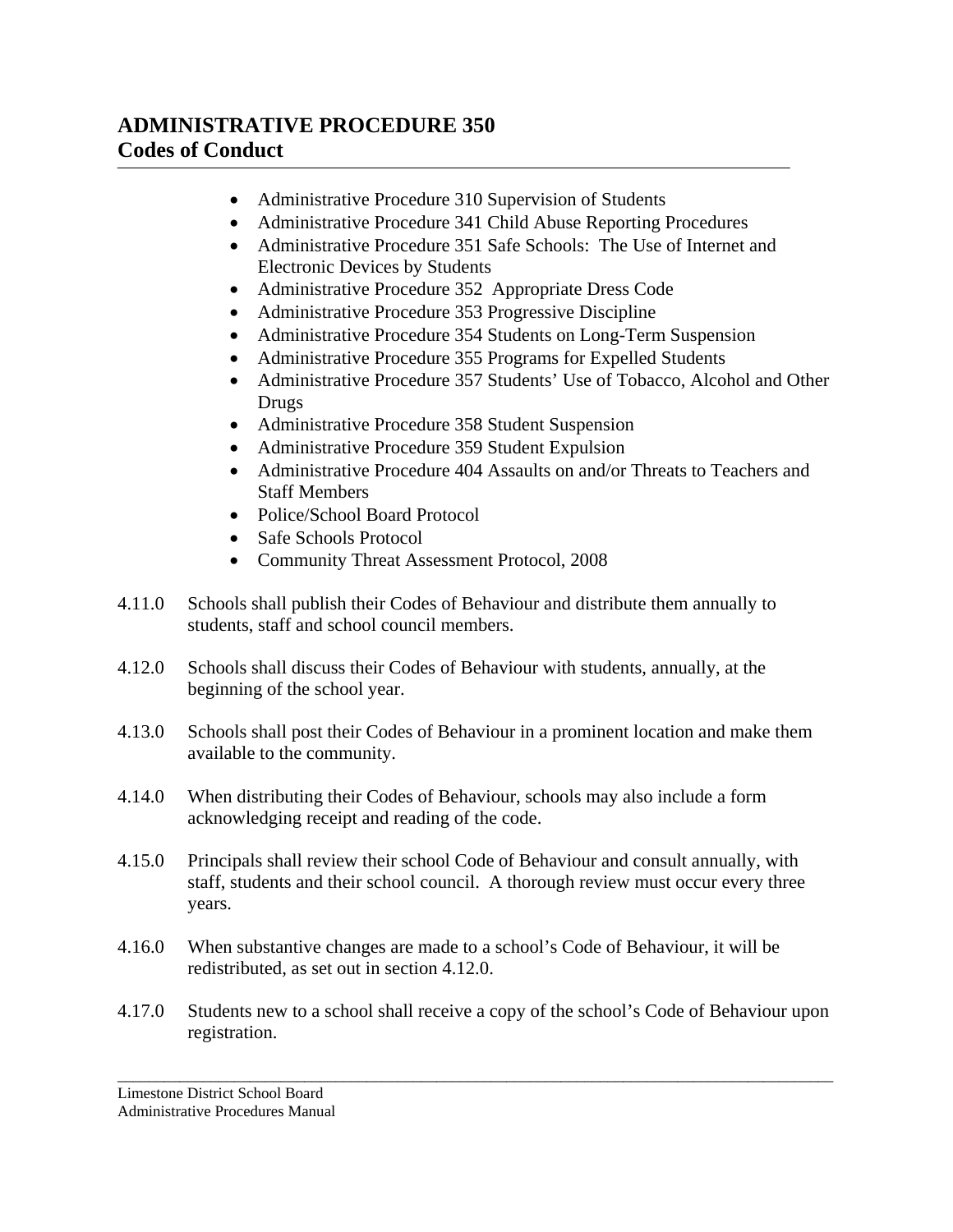### 5.0.0 RESPONSIBILITIES OF THE DIRECTOR OF EDUCATION

- 5.1.0 The Director of Education shall keep a central registry of current school Codes of Conduct.
- 5.1.1 The Director shall report to the Board on the status of student welfare in the district, as set out in Board Policy No. 3 Director of Education Job Description.
- 5.1.2 The Director, or designate, will review the Board Code of Conduct every three years. This review will include consultation with school councils and a wide variety of community stakeholders including the LDSB SCLC/PIC, SEAC, community-based service providers, community partners, among others.

### 6.0.0 RESPONSIBILITIES OF PRINCIPALS

- 6.1.0 Principals shall forward a copy of each new and revised school Code of Behaviour to the Director of Education.
- 6.2.0 Principals shall ensure that Codes of Behaviour reflect expectations as referred to in Sections 4.3.0 to 4.9.0 of this procedure.
- 6.3.0 Principals shall ensure that information with respect to weapons and drugs is thoroughly reviewed with students at the beginning of each school year and reinforced at appropriate intervals during the school year.
- 6.4.0 Principals shall apply their school's Code of Behaviour in a fair, firm, consistent and timely manner.
- 6.5.0 Principals shall ensure that victims of school-based unacceptable behaviour shall be provided with interim support and/or counseling by appropriate school staff.
- 6.5.1 Victims shall be advised that further counseling may be available both within the system and also outside the system.
- 6.6.0 After appropriate disciplinary actions have been taken, perpetrators of school-based unacceptable behaviour shall be advised of appropriate counseling opportunities as referred to in Safe Schools: A Place to Learn, Work and Grow (under revision)*.*
- 6.6.1 At the discretion of the principal or Director, counseling may be required before a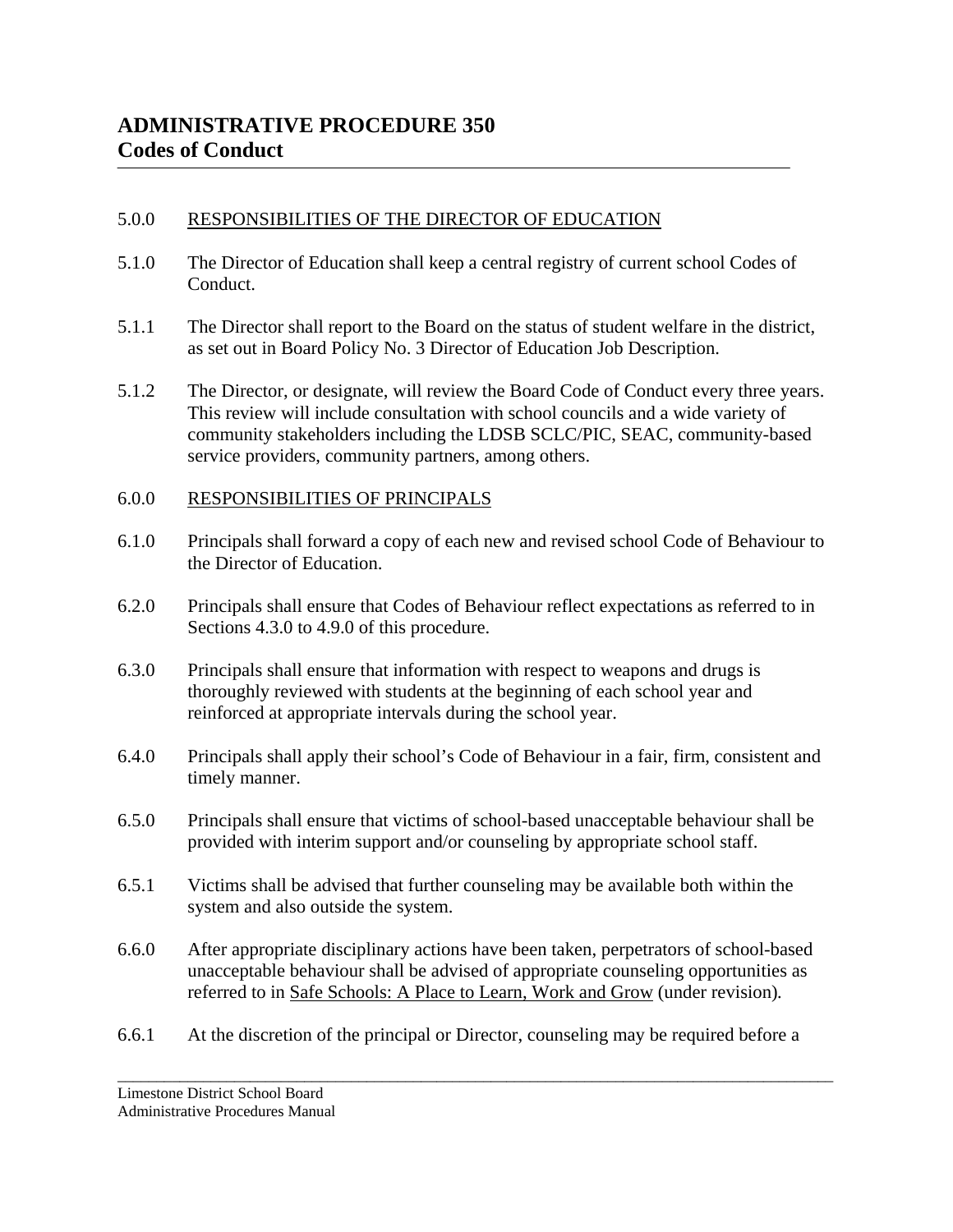student is readmitted to classes or a school following an expulsion.

- 6.7.0 Principals shall work through their associations, school staff, the Board's Educational Services team, and school student services departments to develop curriculum which is aimed at teaching students sound strategies for dealing with human relationships in a non-violent manner.
- 6.7.1 In-service training on the special education implications of inappropriate behaviours will be made available to all staff members.
- 6.8.0 Principals shall ensure that staff members at their schools develop effective techniques for conflict management, including recognizing, approaching, defusing, de-escalating and resolving potential confrontational situations.
- 6.9.0 Principals shall utilize appropriate resources from the district to develop and implement intervention strategies as an alternative to or in conjunction with suspensions.

### 7.0.0 RESPONSIBILITIES OF TEACHERS

- 7.1.0 Each teacher shall uphold and implement the school Code of Behaviour and the ways in which it applies to each student.
- 7.2.0 Teachers who observe a student committing an infraction for which suspension is a possible consequence shall refer the matter to the principal. (See Administrative Procedure 358 Student Suspension).
- 7.3.0 Teachers shall document ongoing disruptive incidents and implement appropriate intervention strategies as outlined in the school code of student behaviour, including communication with the principal/vice-principal and parents.
- 7.3.1 Teachers shall communicate promptly with the principal/vice-principal and, preferably, in person with the parent/guardians of a student who is at risk of becoming severely disruptive.
- 7.3.2 Teachers shall inform the principal/vice-principal and parent(s)/guardian(s) whenever a student is displaying recurring unacceptable behaviour which disrupts the learning environment for other students in the class.
- 7.4.0 Appropriate school and educational services resource staff shall actively pursue the identification of possible underlying causes for inappropriate and continuing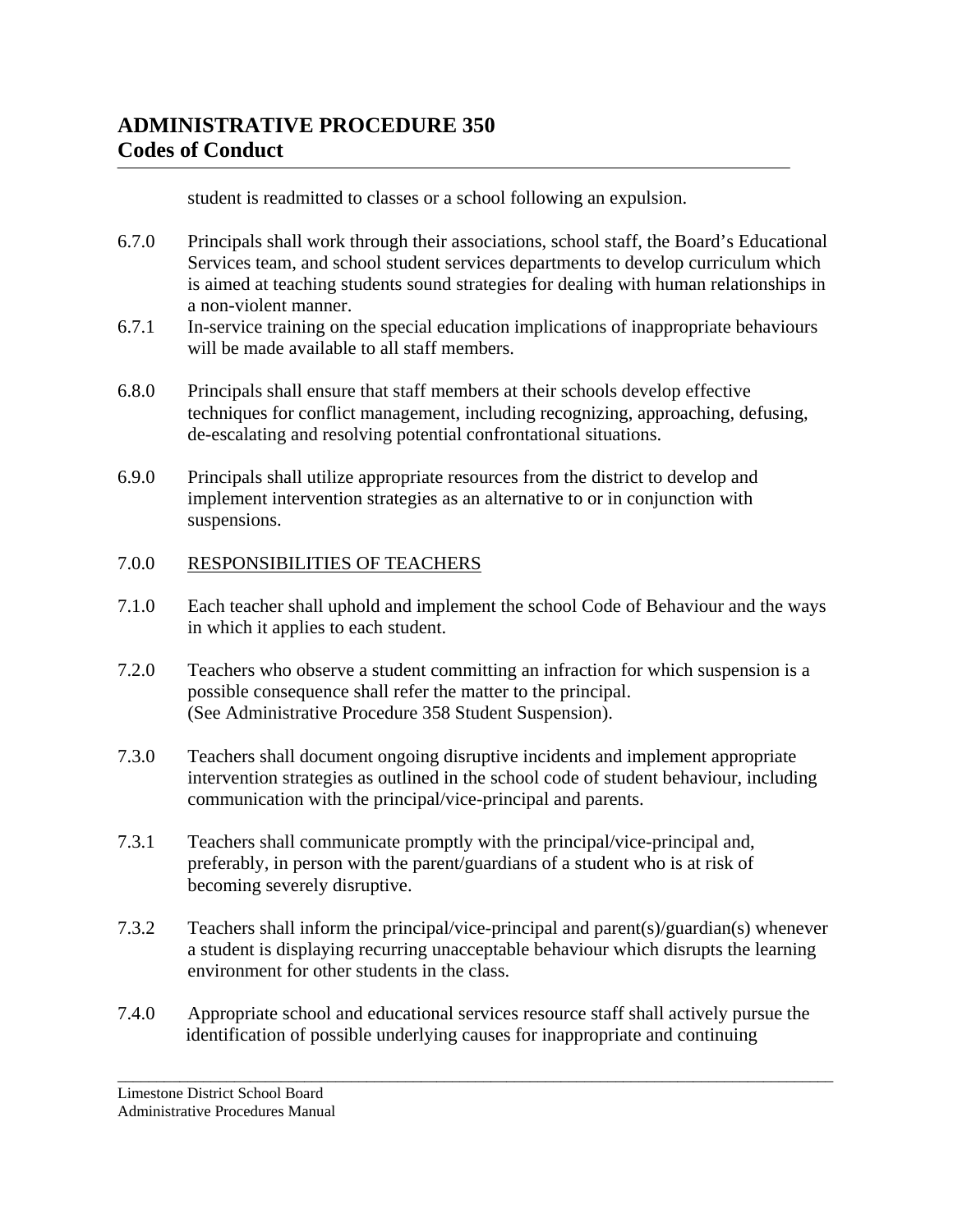behaviour problems or violent acts.

### 8.0.0 RESPONSIBILITIES OF STAFF MEMBERS

- 8.1.0 All staff members shall inform the principal whenever a student is displaying unacceptable behaviour or is engaging in violent acts.
- 8.2.0 All staff members shall respond to violent incidents in accordance with the Safe Schools Protocol in order to ensure the safety of students, themselves and other staff.
- 8.3.0 Teachers and district staff are required to exercise extreme self-restraint in dealing with difficult or insolent students.

### 9.0.0 RESPONSIBILITIES OF STUDENTS

- 9.1.0 Students shall exercise self-discipline in language, conduct and deportment to fulfill their role as responsible members of the student community within their school.
- 9.2.0 Every student is responsible for his or her conduct related to all staff and members of the school community and, ultimately, is accountable to the principal of the school that the student attends:
	- a) on the premises;
	- b) during the regular school day;
	- c) while participating in out-of-school activities that are part of the school curricular and co-instructional programs;
	- d) while traveling on a school bus that is operated by or under contract with Limestone District School Board; or
	- e) in other circumstances where engaging in the activity will have an impact on the school climate.

### 10.0.0 RESTRAINT OF STUDENTS

10.1.0 Physical restraint of a student is a protective intervention strategy only to be used when force is necessary to prevent the student from harming himself or herself, other students, teachers, staff members, or visitors to the school, or when engaging in an act of vandalism.

\_\_\_\_\_\_\_\_\_\_\_\_\_\_\_\_\_\_\_\_\_\_\_\_\_\_\_\_\_\_\_\_\_\_\_\_\_\_\_\_\_\_\_\_\_\_\_\_\_\_\_\_\_\_\_\_\_\_\_\_\_\_\_\_\_\_\_\_\_\_\_\_\_\_\_\_\_\_\_\_\_\_\_\_\_\_\_\_\_\_\_\_

10.1.1 When physical force is used to restrain a student, it shall normally be applied in accordance with the principles and practices taught in the district's in-service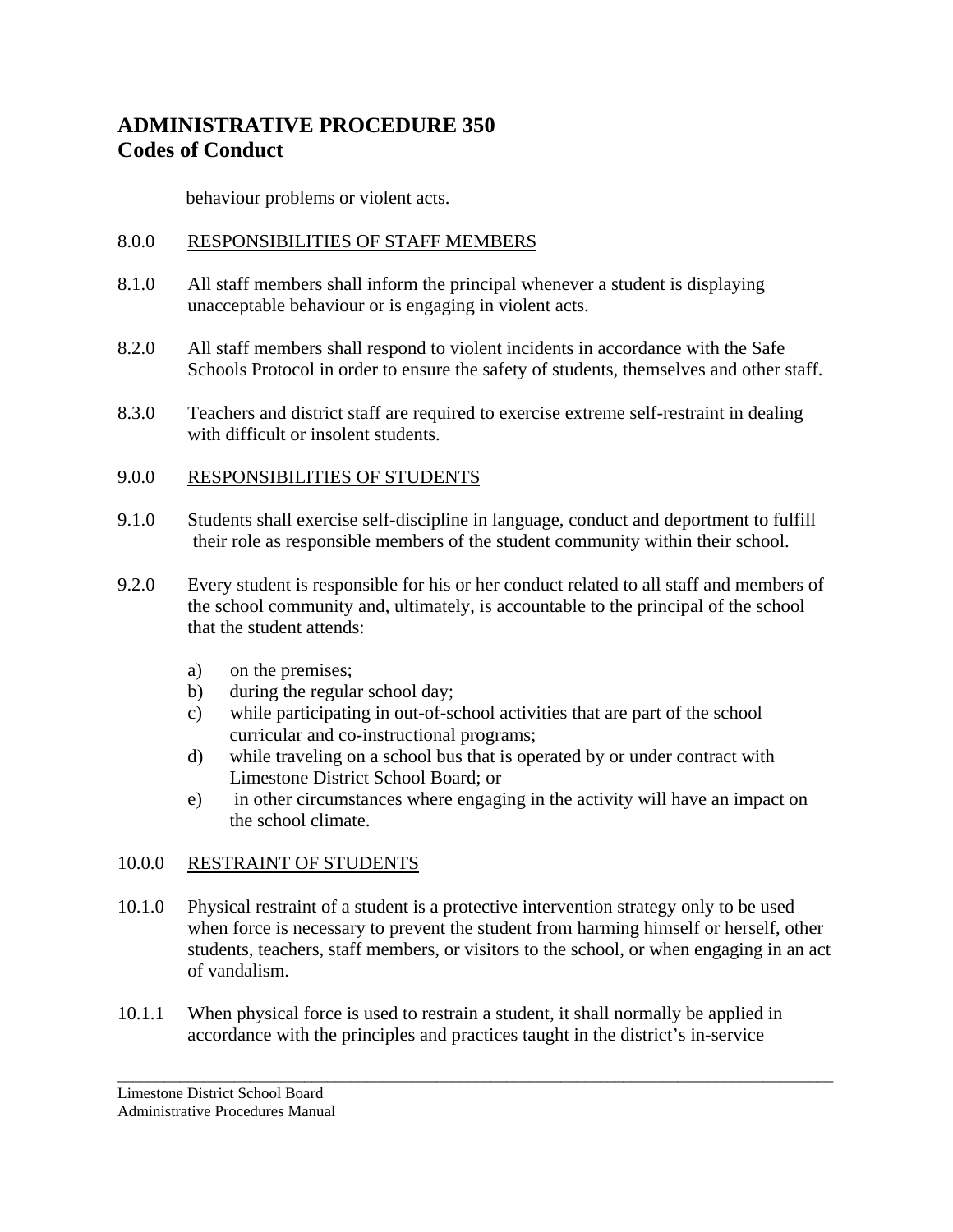sessions.

- 10.1.2 All incidents which involve a staff member using physical force to restrain a student shall be documented by the principal.
- 10.1.3 The district will provide in-service training for staff on how to properly restrain students who need to be restrained.
- 11.0.0 VIOLENT BEHAVIOUR
- 11.1.0 Principals shall report violent behaviour and criminal acts to the police as outlined in the Police/Board Protocol, 2011.
- 11.1.1 Notwithstanding Section 11.1.0, at the discretion of the principal, the police may or may not be involved as outlined in the Police/Board Protocol, 2011.
- 11.1.2 Principals shall follow administrative procedures and guidelines when determining consequences for violent behaviour and these consequences will be viewed in addition to action taken by the police. (See Safe Schools: A Safe Place to Learn, Work and Grow (under revision).)
- 11.1.3 When elementary students are involved, similar consequences as outlined in this section may result, but the principal, in consultation with the Director or designate, and parent(s)/guardian(s), may find that other approaches are more appropriate.
- 11.2.0 All incidents which fall in the area of violent behaviour shall be recorded in accordance with Ministry of Education requirements outlined in P/PM 120 and complete the necessary Violent Incident Form as needed. Violent Incident Reports must be retained in the student's OSR: (a) for one year if the student's suspension was quashed or withdrawn and the record of suspension expunged; for three years if the student was suspended for the violent incident; and for five years if the student was expelled for the violent incident.
- 11.2.1 Each violent incident shall be reported to the Director of Education.
- 11.3.0 For suspension when the student is under 18 years of age, the principal will follow the terms of Administrative Procedure 358 Student Suspension. The principal or viceprincipal, in consultation with the student and parent(s) or guardians, will determine if and what level of counseling is most appropriate to the individual situation, and will take the necessary steps to facilitate the counseling process.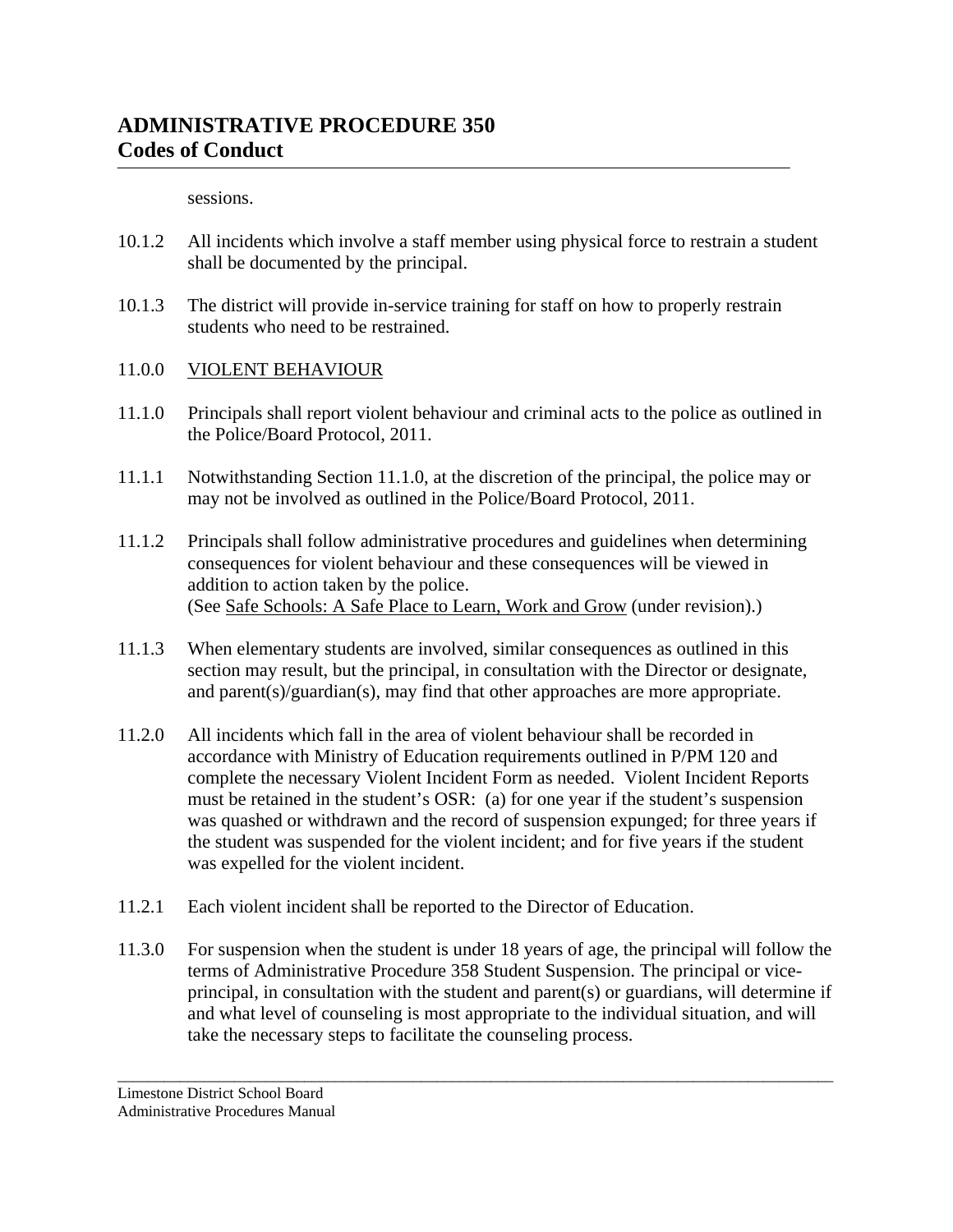- 11.3.1 It is understood that the counseling may be done by district personnel, or a community agency acceptable to the principal and may include a probationary period which could involve individual counseling by the principal, vice-principal, school guidance counsellor, school teacher, or a member of the educational services staff.
- 11.4.0 Students involved in hate-motivated behaviour, fighting, threatening, harassing or verbally abusing other students or staff shall be suspended or expelled.
- 11.4.1 The length of suspension or expulsion will depend on the severity of the incident and the degree of involvement of the individual student.
- 11.5.0 When the abuse is deemed to constitute a one-way physical assault by one or more students on another person, whether provoked or unprovoked, and where there is bodily harm, the police shall be involved and the student(s) may be recommended for expulsion.
- 11.6.0 When the offence is considered to be a sexual assault, the police, the Children's Aid Society (if any student involved is under 18 years of age), the Director of Education and the area superintendent shall be informed immediately.
- 11.6.1 A suspension and a recommendation for expulsion, under the terms of Administrative Procedure 359 Student Expulsion, shall apply to a student who commits sexual assault.
- 11.7.0 If a student is allowed to return after expulsion for sexual assault or alleged sexual assault, he or she shall be considered for:
	- a) transfer to a different school with appropriate safety precautions and a plan of entry in place following the expiration of the expulsion; or
	- b) home schooling; or
	- c) placement in a system specialized program or a secondary off-site centre; or
	- d) return to the home school with appropriate safety precautions and a plan of return in place.
	- 11.8.0 Students who threaten, harass, verbally abuse or assault staff shall be dealt with in accordance with this procedure, Administrative Procedure 404 Assaults on and/or Threats to Teachers and Staff Members; Administrative Procedure 139 Discrimination, Harassment and Human Rights Violations and Administrative Procedure 359 Student Expulsion.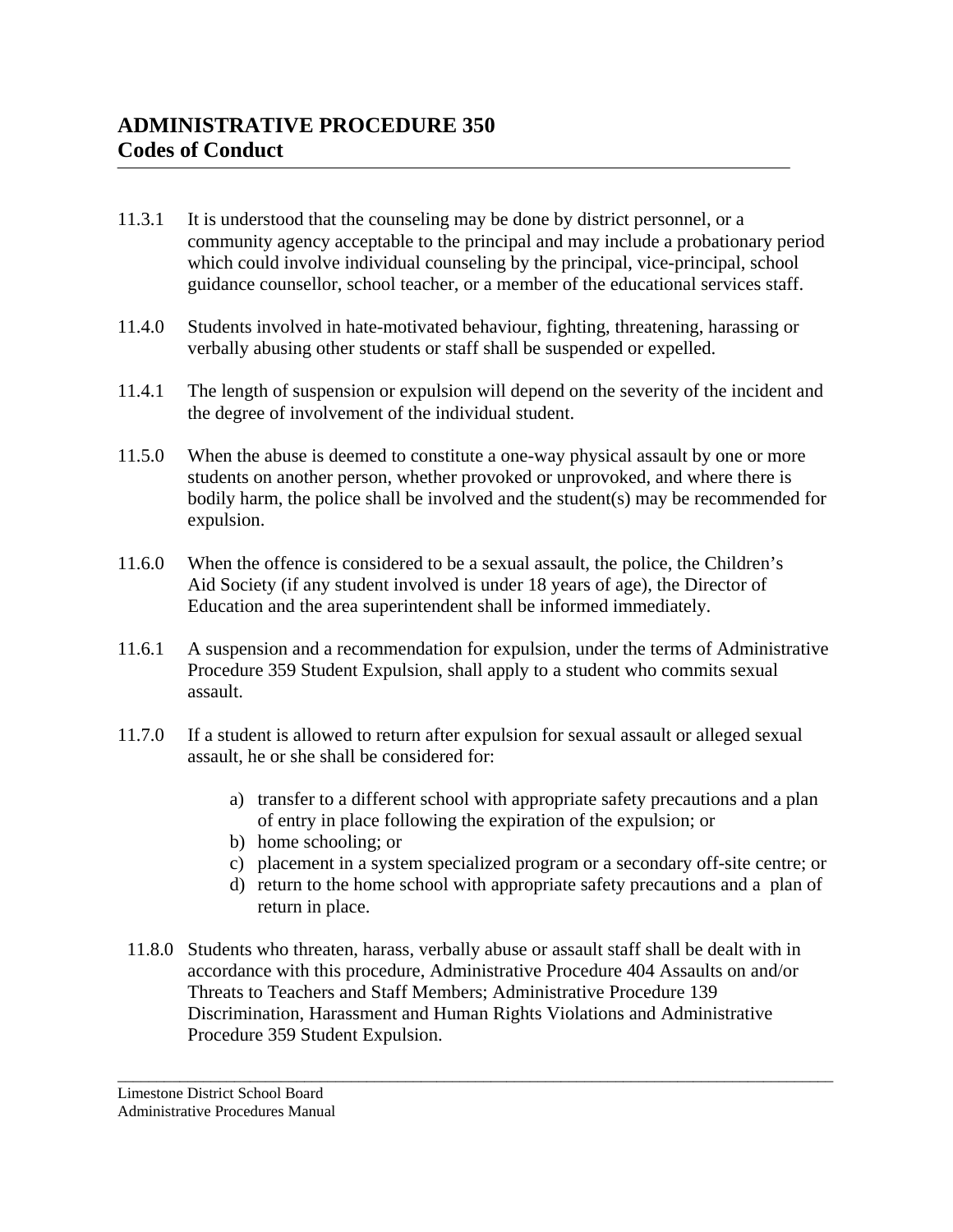#### 12.0.0 WEAPONS OFFENCES

- 12.1.0 Weapons are defined under the *Criminal Code* in two categories;
	- (a) any item that is designed to be used as a weapon, specifically designed to be used in combat or to inflict harm;
	- (b) any item a person uses or intends to use as a weapon that is not normally intended to be used in combat or to inflict injury but becomes a weapon when a person uses or intends to use it for the purpose of threatening or intimidating any person.
- 12.2.0 All incidents which fall in the area of weapon offences shall be recorded in accordance with Ministry of Education requirements.
- 12.3.0 A student who is found to be in possession of a weapon or replica of a weapon shall be expelled and the police shall be involved.
- 12.4.0 A student who uses or threatens to use a non-prohibited weapon against another person shall be expelled and the police shall be involved.

#### 13.0.0 COMMUNICATION OF CODE OF CONDUCT

- 13.1.0 The Board's Code of Conduct will be communicated to members of the school community in the following manner:
	- (a) A copy of the Board's Code of Conduct will be posted on the Board's web site;
	- (b) A copy of the Board's Code of Conduct will be given to each staff member and to any new staff members hired after the date of this administrative procedure, upon hiring;
	- (c) Schools will send home with each student, at the outset of each school year, a copy of the School's Code of Behaviour;
	- (d) Every school volunteer will be given a copy of the School's Code of Behaviour or directed to view the Board's Code of Conduct on its website;
	- (e) All schools will develop programs within their schools, in consultation with administration, which promote and support respect, civility, responsible citizenship and safety and which brings the School's Code of Behaviour to the attention of students; and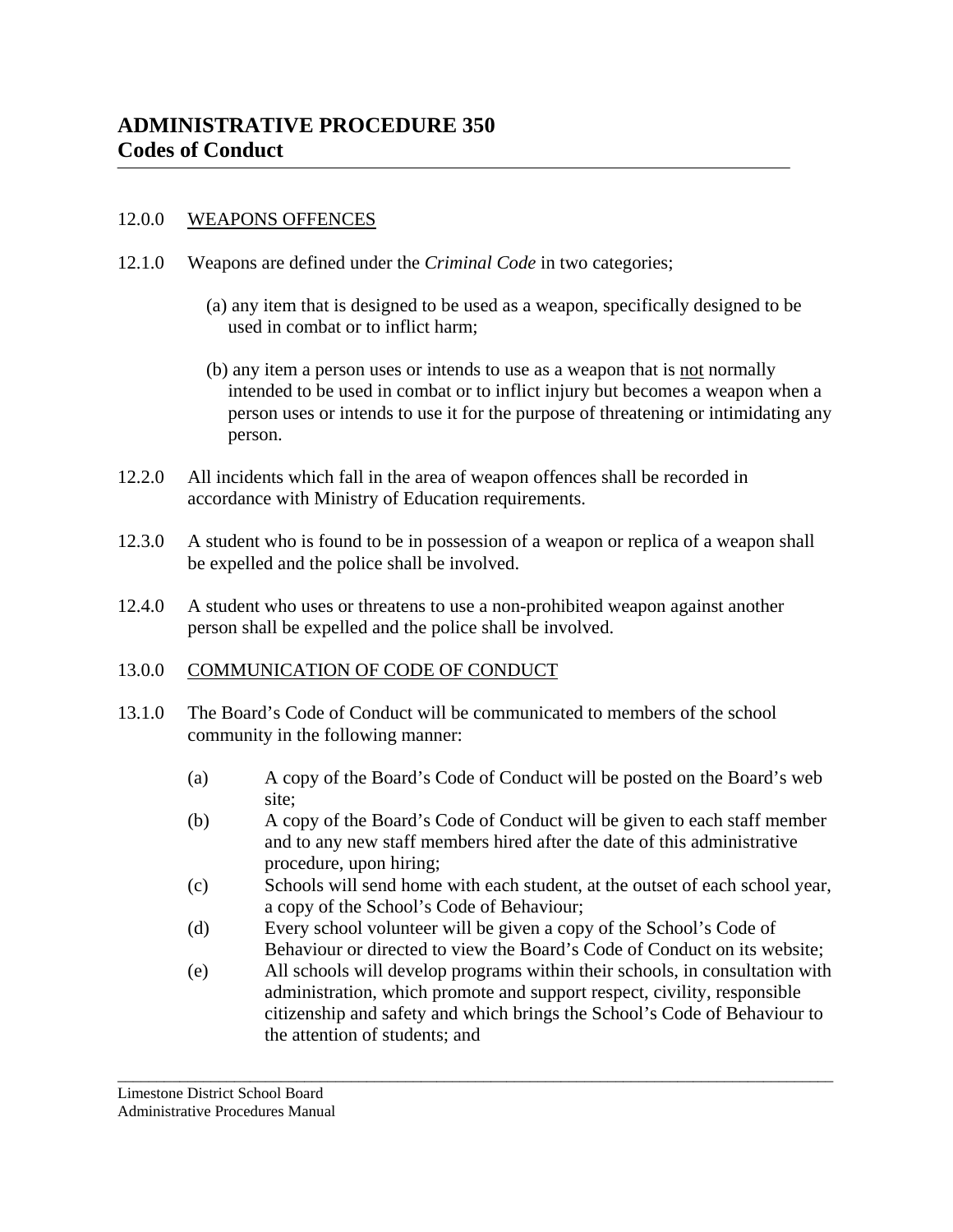(f) Any contractor who provides services to the Board will be provided with a copy of the Board's Code of Conduct.

### 14.0.0 PROGRAMS PROMOTING "RESPECT, CIVILITY, RESPONSIBLE CITIZENSHIP AND SAFETY"

- 14.1.0 Schools, in consultation with and under the direction of Administration, will develop and implement programs which promote respect, civility, responsible citizenship and safety.
- 15.0.0 REVIEW OF CODE OF CONDUCT
- 15.1.0 The Board will review this administrative procedure at least bi-annually. Input will be invited from schools councils, the Parent Involvement Committee, parents, students, staff members and the school community.

Related Safe Schools Procedures and Protocols:

- Board Policy No. 16 Student Transportation
- Administrative Procedure 139 Discrimination, Harassment and Human Rights Violations
- Administrative Procedure 140 Safe Environments
- Administrative Procedure 145 Computer Use
- Administrative Procedure 160 Access to Schools
- Administrative Procedure 164 Smoke-Free Environments
- Administrative Procedure 214 Human Rights Education
- Administrative Procedure 260 Out-of-School Activities
- Administrative Procedure 310 Supervision of Students
- Administrative Procedure 341 Child Abuse Reporting Procedures
- Administrative Procedure 351 Safe Schools: The Use of Internet and Electronic Devices by Students
- Administrative Procedure 352 Appropriate Dress Code
- Administrative Procedure 353 Program Discipline
- Administrative Procedure 354 Students on Long-Term Suspension
- Administrative Procedure 355 Programs for Expelled Students
- Administrative Procedure 357 Students' Use of Tobacco, Alcohol and Other Drugs

- Administrative Procedure 358 Student Suspension
- Administrative Procedure 359 Student Expulsion